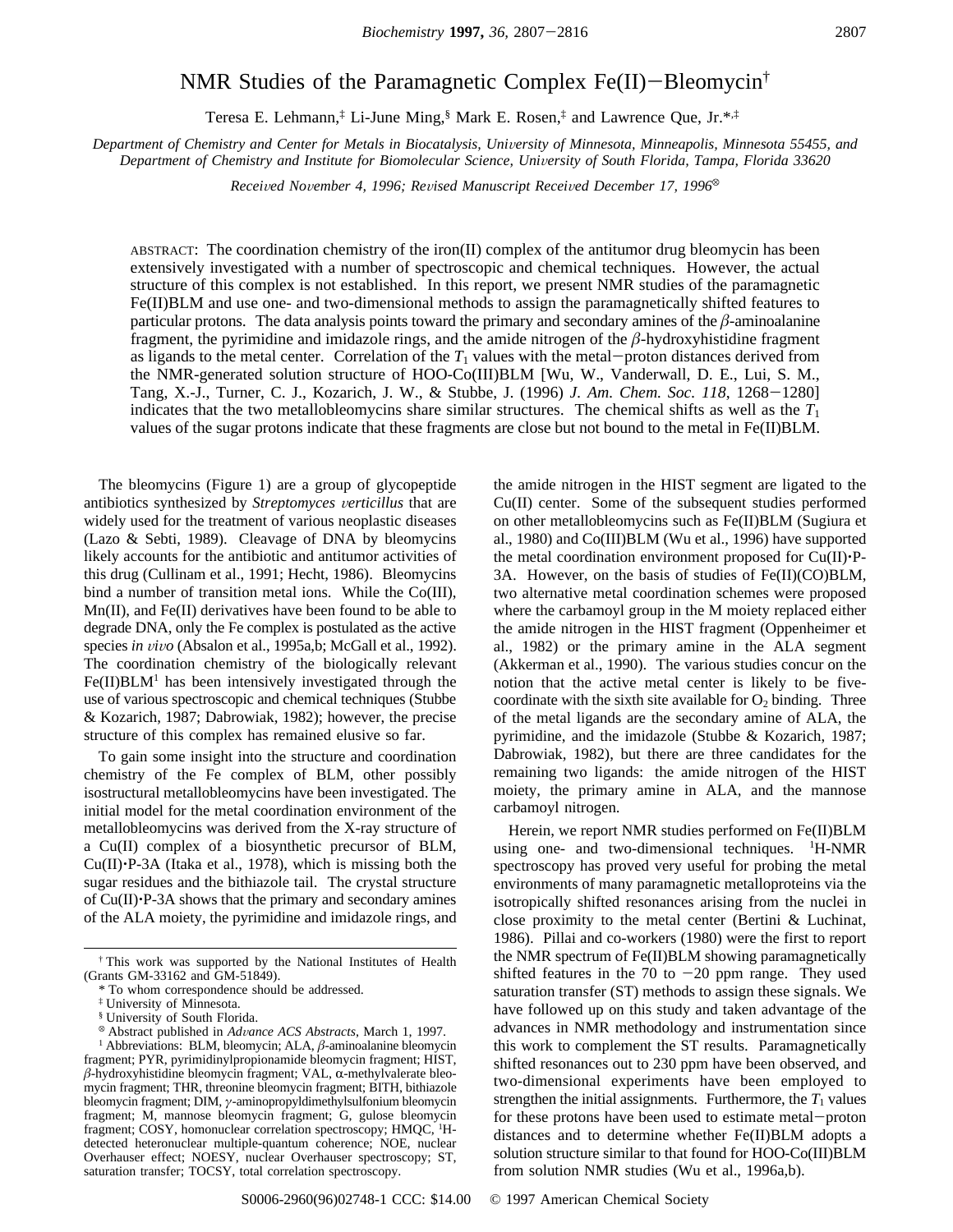

FIGURE 1: Structures of BLM-A<sub>2</sub> and BLM-B<sub>2</sub>, the most abundant components of the clinically employed mixture of bleomycins (Umezawa, 1973). The arrows indicate the ligands to the metal center proposed on the basis of the results of the present study.

#### **EXPERIMENTAL PROCEDURES**

*Sample Preparation.* Blenoxane, the commercial mixture of bleomycin congeners, was a generous gift of A. J. Razel and S. J. Lucania, Bristol-Myers Squibb Pharmaceutical Research Institute (Princeton, NJ). The various bleomycins differ only with respect to the structure of the C-terminal amine (Figure 1). The commercial drug consists predominantly of a 3:1 mixture of BLM- $A_2$  and BLM- $B_2$  with trace quantities of other congeners. Most of the proton resonances are identical for  $BLM-A_2$  and  $BLM-B_2$ , and evidence from chemical shift studies suggests similar solution conformational characteristics for these two congeners (Chen et al., 1977). For these reasons, the commercial mixture was used in the experiments without further purification and is referred to as BLM. Due to the extreme sensitivity of Fe(II)BLM to oxidation, all samples were prepared under strict oxygenfree conditions. BLM  $(6 \mu \text{mol})$  lyophilized three times from  $D_2O$  was dissolved in 0.6 mL of  $D_2O$  (99.9% D, Cambridge Isotope Laboratories). This solution was divided into two parts of 300  $\mu$ L each. A solution of FeSO<sub>4</sub> $\cdot$ 7H<sub>2</sub>O in D<sub>2</sub>O was added to both samples to afford BLM:Fe(II) ratios of 1:1 and 2:1. The pH (meter reading uncorrected for the deuterium isotope effect) was adjusted to 6.5 in each sample with a 50 mM NaOD solution. This was the optimum pH value to assure sufficient formation of the Fe(II)BLM complex without precipitation of the added Fe(II). Subsequently, 4.5  $\mu$ L of 20 mM sodium dithionite in D<sub>2</sub>O was added to each sample. The samples were transferred to purged NMR tubes, which were immediately sealed. A 1:1  $BLM-Fe(II)$  sample in  $H<sub>2</sub>O$  was prepared by an analogous procedure.

*NMR Spectra.* NMR experiments were performed at 300, 360, and 500 MHz on Varian VXR300, Bruker AMX360, and Varian VXR500 NMR spectrometers. All chemical shifts were referenced to HDO as the internal standard. The solvent signal was selectively irradiated for 80 ms in all

spectra. The one-dimensional spectra were obtained using a 90 $^{\circ}$  pulse (10-12  $\mu$ s on the Varian VXR500 and VXR300 spectrometers and 7 *µ*s on the Bruker AMX360 spectrometer) with 16K data points. An inversion-recovery pulse sequence (180°-*τ*-90°-AQ) was used to obtain nonselective proton longitudinal relaxation times  $(T_1)$  with the carrier frequency set at several different positions to ensure the validity of the measurement. Signal:noise ratios were improved by applying a line-broadening factor of 30 Hz to the FID prior to Fourier transformation.

Saturation transfer experiments were performed on the 2:1 BLM-Fe(II) sample. The paramagnetically shifted signals were selectively saturated using gated homonuclear decoupling with a decoupling time of  $0.08-1.0$  s and decoupling power of 0.03 W. The ST response was determined from a difference spectrum obtained by subtracting the spectrum where the target signal is irradiated from a spectrum with the decoupler located at a neutral position.

Magnitude COSY spectra covering the 50 to  $-20$  ppm region were collected on the VXR500 NMR spectrometer with 256 points in the  $t_2$  and  $t_1$  dimensions, a spectral width of 54 kHz, and a relaxation delay of 300 ms. COSY spectra covering the  $0-15$  ppm region were acquired with 2048 points in  $t_2$  and 512 points in  $t_1$ , a spectral width of 23 kHz, and a relaxation delay of 1 s when taken on the VXR500 NMR spectrometer. On the AMX360 spectrometer, 800 points in  $t_2$  and 400 points in  $t_1$  were acquired with a spectral width of 15 kHz and a repetition time of 300 ms. COSY spectra of Fe(II)BLM in  $H<sub>2</sub>O$  were also acquired on the AMX360 spectrometer in order to observe the correlations involving the exchangeable protons. For these spectra, 1024 points in  $t_2$  and 512 points in  $t_1$  were acquired with a spectral width of 39 kHz and a relaxation delay of 300 ms. A zerodegree-shifted sine bell was applied prior to Fourier transformation and followed by symmetrization in some spectra.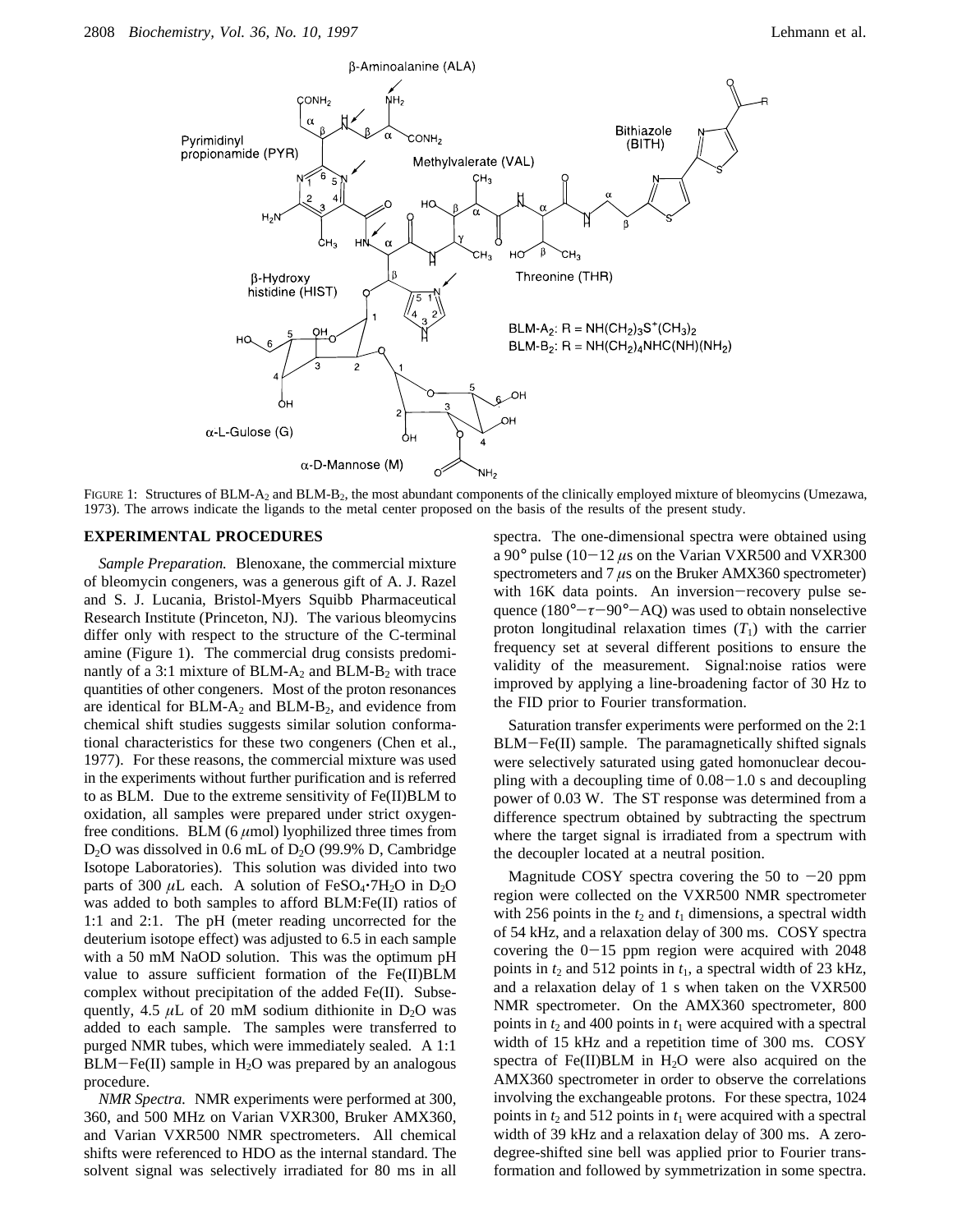

FIGURE 2: (A) <sup>1</sup>H-NMR 512-scan spectrum (Varian VXR300 instrument at 299.95 MHz and 298 K) of a 10 mM 1:1 BLM-Fe(II) sample in D<sub>2</sub>O. (B) Region from  $-0.6$  to  $-21$  ppm of the <sup>1</sup>H-NMR 512-scan spectrum (Varian VXR300 instrument at 299.95 MHz and 288 K) of a 10 mM 1:1 BLM-Fe(II) sample in  $D_2O$ showing the upfield-shifted signals.

TOCSY spectra of Fe(II)BLM in both  $D_2O$  and  $H_2O$  were collected in order to identify some of the spin systems in Fe(II)BLM. Spectra of the  $D_2O$  sample were acquired on the AMX360 NMR spectrometer with 1024 points in  $t_2$  and 512 points in  $t_1$ , a spectral width of 31 kHz, a mixing time of 10 ms, and a relaxation delay of 100 ms. Spectra for the sample in  $H_2O$  were acquired with 800 points in  $t_2$ , 400 points in  $t_1$ , a spectral width of 20 kHz, a mixing time of 10 ms, and a relaxation delay of 100 ms. A 60°-shifted sine-squared bell was applied to both dimensions prior to Fourier transformation.

HMQC spectra were acquired on the VXR500 NMR spectrometer with 2048 points in  $t_2$  and 256 points in  $t_1$  and a spectral width of 6 kHz in the proton dimension and 30 kHz in the carbon dimension. A relaxation delay of 300 ms was used for the signals with  $T_1$ 's of  $\geq$ 30 ms and 20 ms for the signals with  $T_1$ 's of <30 ms.

## **RESULTS AND DISCUSSION**

The one-dimensional <sup>1</sup>H-NMR spectrum of Fe(II)BLM is shown in Figure 2A. It consists of well-resolved isotropically shifted resonances that span over 230 ppm, a chemical shift range significantly larger than originally reported by Pillai et al. (1980). The high resolution and the relatively narrow line widths observed in the spectrum are as expected for highspin Fe(II) complexes (Bertini & Luchinat, 1986). Relative integration of the NMR signals indicates that they all arise from single protons with the exception of the resonances at 12.9 and 8.1 ppm which are derived from  $CH<sub>3</sub>$  groups (vide infra). Because of overlap, the resonances positioned between  $-0.6$  and  $-3$  ppm in Figure 2B cannot be individually integrated but correspond to at least five protons when considered as a cluster. Most of the observed features have been assigned by a combination of approaches, including saturation transfer experiments to relate paramagnetically shifted features with their diamagnetic congeners, twodimensional experiments (COSY, TOCSY, and HMQC) to establish scalar connectivity, and  $T_1$  measurements to determine proximity to the iron(II) center. We have used as a



FIGURE 3: (A) <sup>1</sup>H-COSY 400-scan spectrum (Bruker AMX360 instrument at 360.13 MHz and 298 K) of a 10 mM 1:1 BLM-Fe(II) sample in  $D_2O$  covering the diamagnetic region. (B) Diamagnetic region of the 1H-NMR 512-scan spectrum of Fe(II)- BLM collected at 276 K.

starting point the assignments of Pillai et al. (1980) which were based solely on saturation transfer experiments. Oneand two-dimensional NOE experiments were attempted but were unsuccessful because the molecular mass of the complex (∼1500 Da) falls into the range where NOE effects are minimal (Neuhaus & Williamson, 1989).

*C-Terminal Amine, Bithiazole (BITH), and Threonine (THR) Assignments.* The COSY spectrum of the 1:1 BLM-Fe(II) sample covering the diamagnetic region is shown in Figure 3A. The NMR signal at 6.2 ppm attributed to the THR  $C^{\alpha}H$  proton by an ST experiment has a COSY connection with another feature located at 5.2 ppm (crosspeak a), which in turn is connected to a resonance among a group of signals between 2 and 2.5 ppm (cross-peak b). These latter signals can be resolved into three resonances by lowering the sample temperature to 276 K (Figure 3B signals  $g$ -i), the two at 2.1 and 2.3 ppm arising from CH<sub>3</sub> groups. A COSY map obtained at this temperature (data not shown) shows that the feature at 5.2 ppm (shifted to 5.1 ppm at 276 K) is connected to the  $CH<sub>3</sub>$  signal at 2.3 ppm. This  $CHCHCH<sub>3</sub>$  spin system at 6.2, 5.2, and 2.3 ppm can thus be assigned to the THR C<sup> $\alpha$ </sup>H, C<sup> $\beta$ </sup>H, and C<sup> $\beta$ </sup>CH<sub>3</sub> protons, respectively. The fact that the THR protons shift only slightly when BLM binds Fe(II), together with their long  $T_1$ values (Table 1), indicates that these protons are not close to the paramagnetic Fe(II) center. In addition, the COSY spectrum of a 1:1 BLM-Fe(II) sample in  $H_2O$  shows a crosspeak between the THR C<sup> $\alpha$ </sup>H proton (6.2 ppm) and a solvent exchangeable signal at 15.0 ppm which can be assigned to the THR NH proton (Figure 4A, cross-signal a). The facile observation of the NH signal indicates that the peptide bond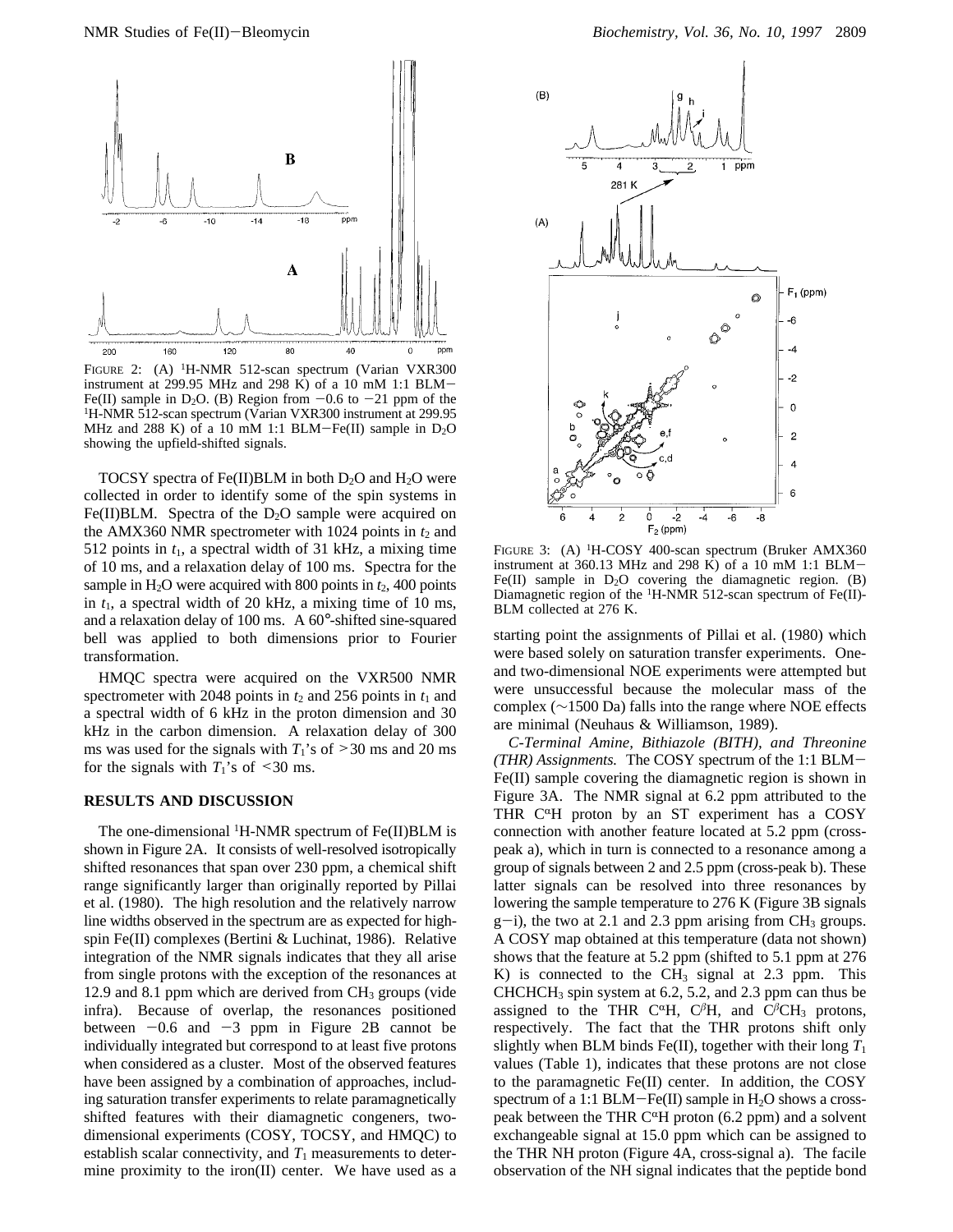Table 1: Summary of the Resonance Positions, Relaxation Times,  $T_1$ , and Calculated Proton-Metal Distances for the Protons in Fe(II)BLM at pH 6.5

|                  | peak position (ppm)      |                          | $T_1$ (ms)               |                          |                                              |                                   |                          |
|------------------|--------------------------|--------------------------|--------------------------|--------------------------|----------------------------------------------|-----------------------------------|--------------------------|
| 298 K            | 281 K                    | 298 K                    | 281 K                    | ST (ppm)                 | assignments                                  | $H_i$ –Fe (Å) <sup><i>a</i></sup> | $H_i$ –Co $(\AA)^b$      |
| 206              | 225                      | 1.2                      | 1.3                      | $\boldsymbol{c}$         | HIST C <sup>a</sup> H                        | 3.6                               | 3.9                      |
| 204              | 217                      | 2.8                      | 2.8                      | 2.50                     | $1/2$ ALA $C\betaH2$                         | 4.1                               | 3.8                      |
| 153              | $\boldsymbol{d}$         | < 0.8                    | $\overline{\phantom{0}}$ | $\mathfrak{c}$           | PYR $C\betaH$                                | < 3.1                             | 3.0                      |
| 127              | 142                      | 1.5                      | 1.7                      | 3.73                     | $ALA C\alphaH$                               | 3.7                               | 3.7                      |
| 108              | 120                      | 0.8                      | $\mathbf{1}$             | 2.02                     | $1/2$ ALA $C\betaH2$                         | 3.4                               | 3.2                      |
| 121              | $\boldsymbol{d}$         | ${}_{0.8}$               | $-$                      | 8.30                     | HIST C2H                                     | < 3.1                             | 3.2                      |
| 66.5             | $=$                      | $\qquad \qquad -$        | $\overline{\phantom{0}}$ | np                       | HIST N3H                                     | $\overline{\phantom{0}}$          | 5.0                      |
| 42.3             | 47.3                     | 10.0                     | 9.8                      | 7.40                     | HIST C4H                                     | 5.0                               | 5.1                      |
| $-17.3$          | $-20.1$                  | 3.1                      | 5.0                      | 4.72                     | HIST $C^{\beta}H$                            | 4.4                               | 4.4                      |
| 44.9             | 50.3                     | 7.9                      | 7.8                      | 2.67                     | $1/2$ PYR C <sup><math>\alpha</math></sup> H | 4.8                               | 4.9                      |
| 32.1             | 37.9                     | 5.8                      | 5.9                      | 2.64                     | $1/2$ PYR C <sup><math>\alpha</math></sup> H | 4.6                               | 4.6                      |
| 2.1 <sup>e</sup> | -                        | $\boldsymbol{f}$         | —                        | $\overline{\phantom{0}}$ | PYR CH <sub>3</sub>                          | -                                 | 5.7                      |
| 14.0             | $\equiv$                 | $\overline{\phantom{0}}$ | $\equiv$                 | np                       | PYR CONH <sub>2</sub>                        | $\equiv$                          | 5.8                      |
| 10.1             | —                        | $\overline{\phantom{0}}$ | $\overline{\phantom{0}}$ | np                       | PYR CONH <sub>2</sub>                        | $\overline{\phantom{0}}$          | 6.4                      |
| 12.9             | 14.8                     | 32.8                     | 35.3                     | 1.10                     | VAL C <sup>a</sup> CH <sub>3</sub>           | 6.2                               | 5.7                      |
| 37.8             | 46.1                     | 3.1                      | 3.6                      | 2.52                     | VAL $C^{\alpha}H$                            | 4.2                               | 3.8                      |
| 24.8             | 26.9                     | 7.6                      | 7.0                      | 3.74                     | VAL $C^{\beta}H$                             | 4.7                               | 4.5                      |
| 20.9             | 23.0                     | 18.2                     | 17.8                     | 3.88                     | VAL C'H                                      | 5.5                               | 5.6                      |
| 8.1              | 8.5                      | 23.5                     | 22.7                     | 1.15                     | VAL C <sup>y</sup> CH <sub>3</sub>           | 5.8                               | 5.8                      |
| 6.2              | 6.3                      | 110.2                    | 107.5                    | np                       | THR C <sup>a</sup> H                         | 7.6                               | 6.8                      |
| 5.2              | 5.8                      | 210.1                    | 205.3                    | np                       | THR $C^{\beta}H$                             | 8.3                               | 6.6                      |
| 2.3 <sup>e</sup> | $\overline{\phantom{0}}$ | $\boldsymbol{f}$         | -                        | $\overline{\phantom{0}}$ | THR CH <sub>3</sub>                          | $\overline{\phantom{0}}$          | 6.0                      |
| 15.0             |                          | $\equiv$                 | $-$                      | np                       | THR NH                                       |                                   | 4.0                      |
| $-7.5$           | $-9.0$                   | 16.0                     | 16.6                     | 5.07                     | $G-1$                                        | 5.5                               | 4.9                      |
| $-4.7$           | $-6.0$                   | 59.4                     | 61.2                     | 4.03                     | $G-2$                                        | 6.8                               | 6.4                      |
| $\boldsymbol{g}$ | $-2.36$                  | $\overline{\phantom{0}}$ | 71.3                     | np                       | $G-3$                                        | 7.0                               | 7.0                      |
| 3.6              | $=$                      | $\equiv$                 | $\equiv$                 | np                       | M-2, M-3, or G-4                             | $\overline{\phantom{0}}$          | $-$                      |
| $-5.4$           | $-6.9$                   | 15.3                     | 15.9                     | 3.94                     | $G-5$                                        | 5.4                               | 5.7                      |
| 1.5              | 1.5                      | 106.0                    | 100.0                    | np                       | $G-6$                                        | 7.4                               | 7.4                      |
| 2.3              | 2.5                      | 115.0                    | 105.0                    | np                       | $G-6$                                        | 7.4                               | 8.2                      |
| $\boldsymbol{g}$ | $-1.38$                  | $\overline{\phantom{0}}$ | 78.8                     | np                       | $M-1$                                        | 7.1                               | 6.5                      |
| $\boldsymbol{g}$ | $-2.10$                  | $\equiv$                 | 90.9                     | np                       | M-2, M-3, or G-4                             | 7.2                               | $\overline{\phantom{0}}$ |
| g                | $-2.40$                  | $\qquad \qquad -$        | 106.5                    | np                       | M-2, M-3, or G-4                             | 7.4                               | $\overline{\phantom{0}}$ |
| g                | $-2.48$                  | $\qquad \qquad -$        | 111.8                    | np                       | $M-4$                                        | 7.5                               | 7.2                      |
| $-12.7$          | $-14.9$                  | 22.1                     | 23.9                     | 3.78                     | $M-5$                                        | 5.8                               | 5.8                      |
| g                | $-2.23$                  | $\qquad \qquad -$        | 141.0                    | np                       | $M-6$                                        | 7.8                               | 8.7                      |
| g                | $-2.68$                  | $\overline{\phantom{0}}$ | 133.3                    | np                       | $M-6$                                        | 7.7                               | 8.0                      |

*a* Data derived from the present study. The  $H_i$ –Fe(II) distances shown are calculated from eq 2 where the relaxation times  $(T_i$ 's) of the protons in Fe(II)BLM measured at 281 K were used. This temperature was selected since the  $-1.4$  and  $-3$  ppm cluster of resonances can be better resolved. The proton-metal distance and measured  $T_1$  for the C4H proton in the imidazole ring were the reference values used in eq 2, since the imidazole ring is rigid and, when bound to Fe(II), its C4H proton displays typically proton-metal distances of <sup>∼</sup>5 Å in model complexes. *<sup>b</sup>* From Wu et al. (1996a). *<sup>c</sup>* The diamagnetic responses to irradiation of these signals could not be detected in the ST experiments. *<sup>d</sup>* Broadened beyond detection at 281 K. <sup>*e*</sup> Signals resolved at 276 K. <sup>*f*</sup> Relaxation times,  $T_1$ , for these protons were not measured in Fe(II)BLM due to the overlap of the signals in the diamagnetic region of the spectrum at 298 and 281 K. <sup>*g*</sup> Cluster of poorly resolved resonances which are better resolved at 281 K. np is not performed. Saturation transfer experiments were not performed on these signals.

connecting the THR and VAL units does not participate in binding to the Fe(II) center.

Also present in the COSY spectrum in Figure 3A are crosspeaks that connect the  $(CH_2)_n$  resonances of the dimethylsulfonium (BLM-A<sub>2</sub>) (3.6, 3.4, and 2.2 ppm, cross-signals c and d) and agmatine  $(BLM-B_2)$  (3.4, 3.3, and 1.7 ppm, crosspeaks e and f) moieties. Comparison of the COSY spectrum in Figure 3A with similar spectra acquired by Haasnoot et al. (1984) for apobleomycin indicates that the protons in these moieties are not affected by the binding of Fe(II) to BLM. Similarly, the chemical shifts of the two methylenes and the two ring protons in the bithiazole moiety are consistent with the findings of other studies of diamagnetic metallobleomycins which establish that the bithiazole tail is not involved in metal complexation by the antibiotic (Stubbe & Kozarich, 1987; Dabrowiak, 1982).

R-*Methyl*V*alerate (VAL) Assignments.* ST experiments performed on a 2:1 BLM-Fe(II) sample in  $D_2O$  by Pillai et al. (1980) and in this work (Table 1) have allowed the assignments of the signals at 37.8, 24.8, 20.9, and 8.1 ppm

(Figure 2A) to the VAL C<sup>R</sup>H, VAL C*<sup>â</sup>*H, VAL C*<sup>γ</sup>*H, and VAL C<sup>γ</sup>CH<sub>3</sub> protons, respectively. In addition, the 8.1 ppm resonance, which has an intensity of three protons, shows a TOCSY cross-peak to the resonance at 20.9 ppm, which is in turn correlated to the 24.8 ppm resonance (Figure 5A, cross-peaks a and b). These results show the presence of another CHCHCH<sub>3</sub> unit, which we associate with the  $C<sup>\beta</sup>H$ , C<sup>γ</sup>H, and C<sup>γ</sup>CH<sub>3</sub> protons of the VAL moiety.

In principle, the VAL  $C<sup>\beta</sup>H$  (24.8 ppm) peak should be correlated to the VAL  $C^{\alpha}H$  signal at 37.8 ppm. However, this correlation has not been detected in any of the NMR experiments described in the present work. As can be seen from Figure 5, the correlation (cross-peak a) between the signals at 24.8 ppm ( $C^{\beta}H$ ,  $T_1 = 7.6$  ms) and 20.9 ppm ( $C^{\gamma}H$ ,

<sup>2</sup> The intensity of a COSY cross-peak is in part dependent on the transverse relaxation times,  $T_2$ , of the correlated signals. While  $T_2$  values can be estimated from the line widths,  $T_1$  values can be more readily obtained by inversion-recovery measurements. Since  $T_2 \leq T_1$ , the  $T_1$ value can serve as a reliable index for the size of  $T_2$  in the context of these experiments.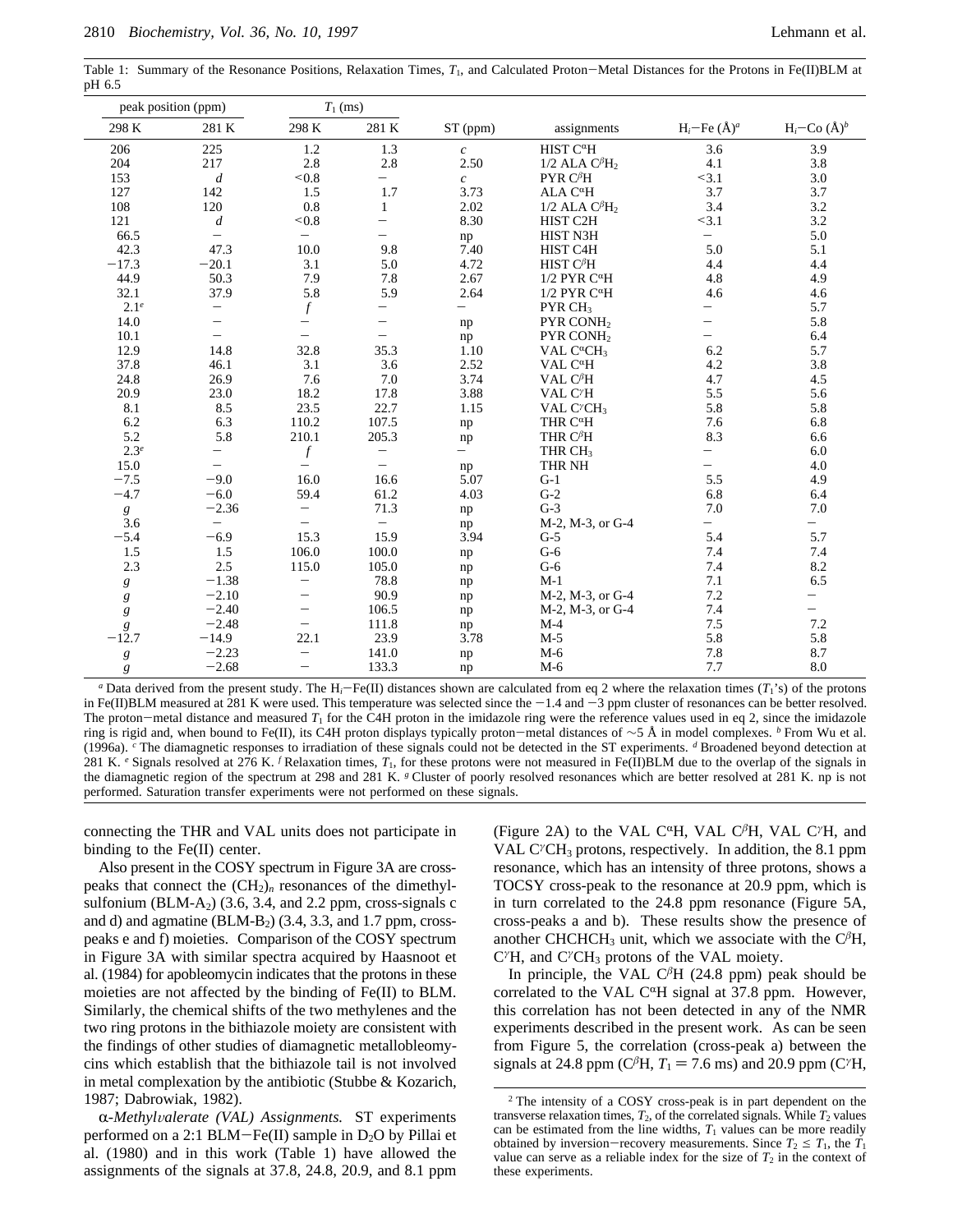

FIGURE 4: (A) <sup>1</sup>H-COSY 400-scan spectrum (Bruker AMX360 instrument at 360.13 MHz and 298 K) of a 10 mM 1:1 BLM-Fe(II) sample in  $H_2O$ . A one-dimensional NMR spectrum of Fe(II)BLM in  $H_2O$  is shown along the first dimension. Asterisks (\*) indicate signals generated by H2O exchangeable NH protons.  $(B)$  Region between 140 and  $-20$  ppm of the 512-scan spectrum of Fe(II)BLM in  $H_2O$  showing the signals at 84.3 and 66.4 ppm generated by solvent exchangeable protons.

 $T_1 = 18.2$  ms) is weaker than that (cross-peak b) between the signals at 20.9 and 8.1 ppm ( $C^{\gamma}CH_3$ ,  $T_1 = 23.5$  ms) due to the faster relaxation behavior of the 24.8 ppm signal (Table 1).<sup>2</sup> Since the feature at 37.8 ppm has an even shorter  $T_1$ (3.1 ms), it is unlikely that a connection between the features at 37.8 and 24.8 ppm can be observed. Furthermore, no COSY or TOCSY correlations between these two protons could be detected in the NMR studies of the diamagnetic HOO-Co(III)BLM complex; this absence was attributed to the small coupling constant ( $J = 1.8 \pm 1.2$  Hz) between the  $\alpha$ - and  $\beta$ -protons of the VAL fragment (Wu et al., 1996b), which further renders unobservable the correlation between paramagnetically shifted peaks. The lack of correlations involving the 37.8 ppm signal breaks the pattern of connections that otherwise should be observed for the VAL spin system and does not allow the confirmation of the assignment of the VAL  $C^{\alpha}H$  proton made through ST. In these experiments, irradiation of the feature at 37.8 ppm elicits a response from a signal at 2.5 ppm in apobleomycin which can be attributed to either of the protons in the PYR  $C<sup>\beta</sup>H$ , ALA  $C^{\beta}H_2$ , or VAL  $C^{\alpha}H$  groups (Haasnoot et al., 1984). Since the secondary amine in the  $\beta$ -aminoalanine moiety is by consensus coordinated to the metal center (Stubbe & Kozarich, 1987; Dabrowiak, 1982), the NMR features for the methylene protons in ALA and the *â*-proton in PYR are expected to have much larger isotropic shifts and shorter  $T_1$ values than the 37.8 ppm signal. This situation leaves the VAL  $C^{\alpha}H$  as the only choice for the assignment of the feature at 37.8 ppm.

The CH<sub>3</sub> signal at 12.9 ppm is assigned to the VAL C<sup> $\alpha$ </sup>CH<sub>3</sub> group on the basis of its ST connections to a  $CH<sub>3</sub>$  signal at 1.10 ppm. Unfortunately, no cross-peak between the VAL  $C^{\alpha}CH_3$  and the VAL  $C^{\alpha}H$  protons can be observed that would have corroborated this assignment, due to the short  $T_1$  of the latter. There are four  $CH<sub>3</sub>$  groups in the BLM molecule, two of which have already been associated with signals at 2.3 ppm (at 276 K) (THR  $C<sup>\beta</sup>CH<sub>3</sub>$ ) and 8.1 ppm (VAL C<sup>γ</sup>CH<sub>3</sub>) (vide supra). The third CH<sub>3</sub> group is on the pyrimidine ring and has a shift of 2.004 ppm in apo-BLM (Haasnoot et al., 1984), a value incompatible with the ST results for the 12.9 ppm resonance. This leaves the VAL  $C^{\alpha}CH_3$  group as the only possible assignment for the 12.9 ppm signal.

*â*-*Hydroxyhistidine (HIST) Assignments.* The three aromatic HIST protons can be assigned. The signal located at 42.3 ppm (Figure 2A) shows an ST response at 7.4 ppm, a chemical shift value associated with the imidazole ring C4H proton (Haasnoot et al., 1984; Pillai et al., 1980). The isotropic shift of the HIST C4H proton and its relaxation time, 10.0 ms, are typical for the C4H proton of an imidazole ring coordinated to an iron(II) center through the N1 nitrogen (Ming et al., 1992, 1994). The N3H proton of such a coordinated imidazole is expected near  $60-70$  ppm (Wu  $\&$ Kurtz, 1989; Scarrow et al., 1990; Wang et al., 1992; Elgren et al., 1994; Bertini et al., 1993; Maroney et al., 1986) and is indeed located at 66.5 ppm in the spectrum of Fe(II)BLM in  $H<sub>2</sub>O$  (Figure 4B). A third signal at 121 ppm is connected by ST response to a signal at 8.3 ppm. The position of the diamagnetic response identifies it as an aromatic proton (Haasnoot et al., 1984), and the large paramagnetic shift and short  $T_1$  value in Fe(II)BLM indicate that it is close to a ligating atom. These properties unequivocally assign it to the HIST C2H proton.

The signals arising from the HIST  $C^{\alpha}H$  and  $C^{\beta}H$  protons are more difficult to assign. These protons are respectively located at 5.06 and 5.36 ppm in apo-BLM (Haasnoot et al., 1984), a relatively uncrowded region of the spectrum, so their paramagnetically shifted counterparts may be recognized by ST experiments. In this manner, the signals at  $-7.5$  and  $-17.3$  ppm were singled out. However, the  $-7.5$  ppm feature has two-dimensional connections that invalidate its assignment to any proton in the HIST moiety and can be attributed to the G-1 proton (vide infra). This leaves only the signal at  $-17.3$  ppm to be associated with either the HIST  $C^{\alpha}H$  or  $C^{\beta}H$  proton. Due to the likely coordination of both HIST imidazole and amide nitrogens to the metal center, the  $C^{\alpha}H$  proton like the C2H proton is expected to exhibit a very short  $T_1$  and give rise to one of the six signals in the 210-90 ppm region of the spectrum (Figure 2A). Thus, the signal at  $-17.3$  ppm may be assigned to the HIST  $C<sup>\beta</sup>H$ proton. Unfortunately, the short  $T_1$ 's of the C<sup> $\alpha$ </sup>H and C<sup> $\beta$ </sup>H protons preclude the observation of a COSY cross-peak that could have facilitated their assignment.

*Pyrimidinylpropionamide (PYR) Assignments.* The ST results indicate that the features at 44.9 and 32.1 ppm (Figure 2A) can be attributed to the geminal PYR  $\alpha$ -methylene protons (Table 1). This is confirmed by the appearance of a cross-peak between these two signals in the COSY spectrum shown in Figure 5B (cross-signal c). The magnitudes of the isotropic shifts of the PYR methylene protons are consistent with the coordination to the iron of the secondary amine in the ALA moiety (Pillai et al., 1980).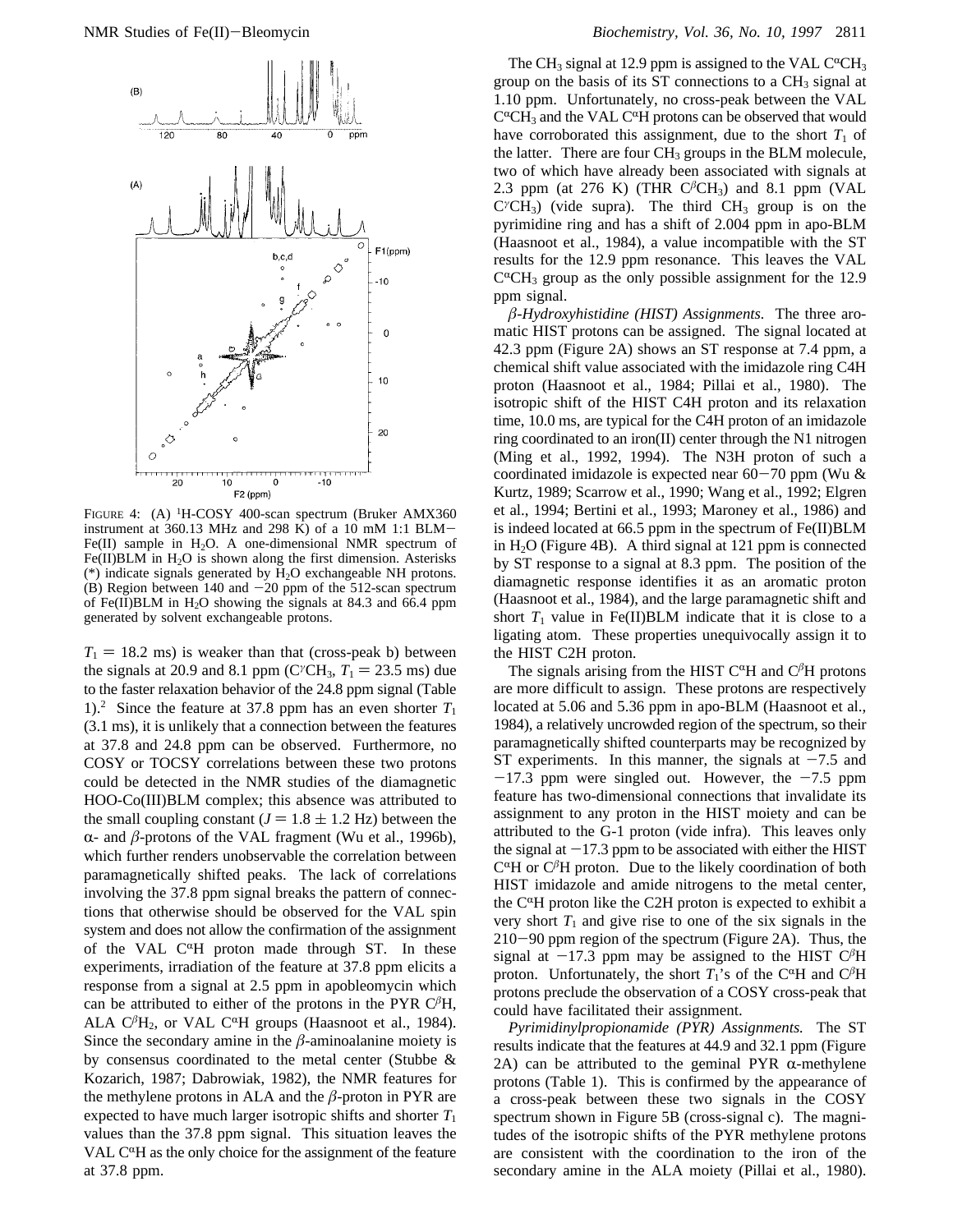

FIGURE 5: Two-dimensional <sup>1</sup>H-NMR spectra showing the cross-peaks that allowed the identification of the signals generated by protons in the VAL and PYR moieties. (A) 1H-TOCSY 200-scan spectrum (Bruker AMX360 instrument at 360.13 MHz and 298 K) of a 10 mM 1:1 BLM-Fe(II) sample in D2O showing the cross-peaks connecting the VAL C*<sup>â</sup>*H and VAL C*<sup>γ</sup>*H (cross-peak a) and VAL C*<sup>γ</sup>*H and VAL C*<sup>γ</sup>*CH3 (cross-peak b) protons. (B) 1H-COSY 2000-scan spectrum (Varian VXR500 instrument at 499.88 MHz and 298 K) of a 10 mM 1:1  $BLM-Fe(II)$  sample in  $D_2O$  showing the cross-peak connecting the signals at 44.9 and 32.1 ppm (cross-peak c). These signals have been assigned to the PYR methylene group.

The  $T_1$ 's for these features (Table 1) as well as their positions in the NMR spectrum are appropriate for protons located three bonds away from a ligation site (Ming et al., 1994; Wang et al., 1993). However, the signal derived from the PYR  $CH<sub>3</sub>$  group is rather difficult to identify due to the absence of nearby non-solvent exchangeable protons. The only  $CH<sub>3</sub>$  signal left unassigned in the spectrum is the one at 2.1 ppm (at 276 K) (Figure 3B, signal h). While the lack of a significant shift is unexpected, this observation is consistent with the behavior of the pyrimidine methyl group observed in Co(II)BLM (T. E. Lehmann and L. Que, Jr., to be published).

*Gulose (G) and Mannose (M) Assignments.* With the assignments made thus far, the major subset of unassigned signals consists of the resonances derived from the protons in the sugar moieties, gulose and mannose. ST experiments indicate that almost all of the isotropically shifted signals in the region between  $-0.6$  and  $-15.0$  ppm (Figure 2B) come from the sugar protons. The ST responses obtained upon irradiation of these signals are located between 3.78 and 5.07 ppm (Table 1), coinciding with the region, 3.4-5.2 ppm, where the sugar resonances are positioned in the NMR spectrum of apobleomycin (Haasnoot et al., 1984). Further support for the assignments of these signals comes from HMQC experiments (Figure 6). Fourteen <sup>1</sup>H-NMR signals between 4 and  $-13$  ppm are correlated with twelve  $^{13}C-$ NMR signals located between 63 and 94 ppm (cross-peaks  $a-n$ ). These carbon signals fall within the  $60-100$  ppm region where the sugar carbons are found in diamagnetic adducts of BLM (Wu et al., 1996a; Akkerman et al., 1988, 1990). Two of the  $^{13}$ C signals have shifts of ca. 90 ppm, identifying them as the anomeric sugar carbons; correspondingly, the <sup>1</sup>H features at  $-7.5$  and  $-1.38$  ppm are the anomeric sugar protons. Two other  $^{13}$ C signals are each correlated to a pair of protons, identifying them as the sugar  $C6's.$ 

In principle, the sugar protons could be assigned by a network of connectivity within each sugar moiety. Indeed, such networks have been observed in the COSY spectra of apo-BLM and diamagnetic metallobleomycins (Akkerman et al., 1988; Haasnoot et al., 1984). However, the shorter relaxation times of these protons due to the presence of the paramagnetic center have made a number of expected COSY cross-peaks more difficult to detect. By examining the COSY spectra of this region, we have been able to identify three subsets of signals arising from the sugar moieties.

One network of three signals can be established in Figure 3A by correlating the features at  $-5.4$  ppm to that at 2.3 ppm (cross-peak j) and in turn to that at 1.5 ppm (crosspeak k). Since the latter two are correlated with one carbon (Figure 6A, cross-peaks a and b), they must be the geminal protons on a sugar C6 carbon, and this three-signal network must be associated with a  $C5H-C6H<sub>2</sub>$  spin subsystem.

Another network of connected signals (cross-peaks  $b-d$ ) is present in Figure 4A but more readily observed in Figure 7 obtained at 281 K to achieve better resolution of the features in the region between  $-0.6$  and  $-3$  ppm (Figure 2B). The resonance at  $-14.9$  ppm  $(-12.7$  ppm at 298 K) correlates with three features, more strongly to the two at  $-2.23$  (Figure 7, cross-peak b) and  $-2.48$  ppm (Figure 7, cross-peak c) and more weakly to the one at  $-2.68$  ppm (Figure 7, cross-peak d). The signals at  $-2.23$  and  $-2.68$ ppm are in turn connected by a strong cross-peak (e), suggestive of another geminal pair; both are correlated to the same carbon atom in the HMQC spectra (Figure 6A, cross-peaks c and d). The only sugar proton that can have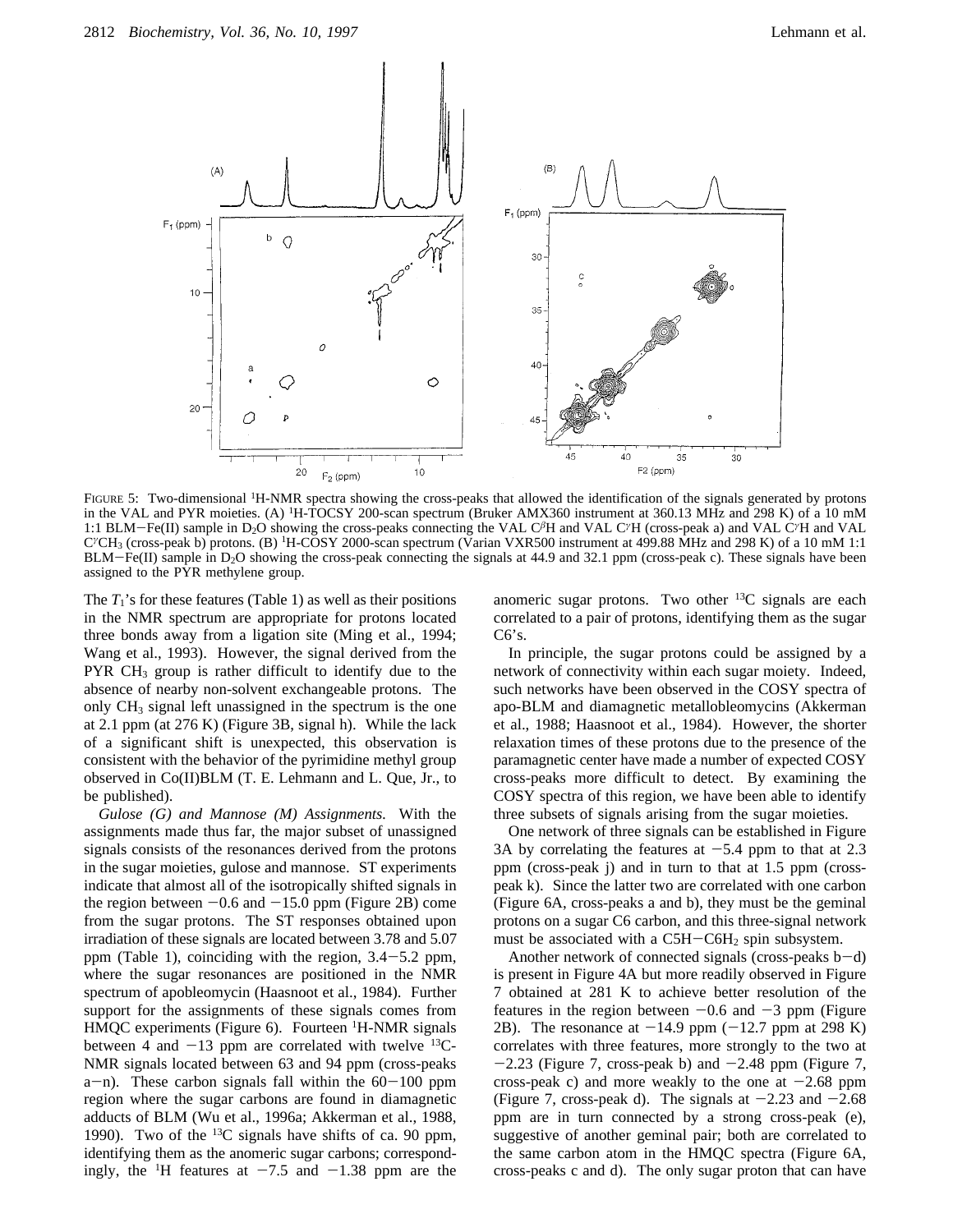

FIGURE 6: HMQC spectra (Varian VXR500 instrument at 499.88 MHz at 298 K) of the 1:1 BLM-Fe(II) sample in  $D_2O$ . (A) This spectrum, collected at 298 K, was the sum of 100 scans obtained with a 300 ms relaxation delay; (B) this spectrum was collected at 298 K. Due to the short  $T_1$ 's of the protons involved, this spectrum was the sum of 250 scans acquired with a relaxation delay of 20 ms. (C) This spectrum was collected at 281 K to take advantage of the better resolution in the cluster of <sup>1</sup>H resonances between  $-2$ and  $-3$  ppm. This spectrum was the sum of 100 scans obtained with a relaxation delay of 300 ms.

three connections is the one at C5 which can couple with protons at C4 and C6. Therefore, the set of signals at  $-14.9$ ,  $-2.23, -2.48,$  and  $-2.68$  ppm must be assigned to a C4H- $C5H-C6H<sub>2</sub>$  spin subsystem that is distinct from the previously identified C5H-C6H<sub>2</sub> network.

A third network can be observed in Figure 4A, where the resonance at  $-7.5$  ppm is correlated with the signal at  $-4.7$ ppm (cross-peak f), which in turn is connected to the resonance at approximately  $-1$  ppm ( $-2.36$  ppm at 281 K; Figure 7, cross-peak g). Since the  $-7.5$  ppm signal is identified as an anomeric sugar proton on the basis of its ST response near 5 ppm and its HMQC connection to a  $^{13}C$ signal at 90 ppm (Figure 6B, cross-peak m), this third network must be associated with the C1H-C2H-C3H spin subsystem of either mannose or gulose.

The arguments offered so far allow the assignment of the  $-0.6$  to  $-15$  ppm signals (Figure 2B) to the sugar protons and the identification of some of the spin subsystems in these moieties. Specific assignments of these spin subsystems to either sugar based on the ST results are not possible at this point, due to the significant overlap and similarity in chemical shift exhibited by the signals generated by the sugar protons in apo-BLM (Haasnoot et al., 1984). In this regard, the NMR-generated solution structures of HOO-Co(III)BLM (Wu et al., 1996a,b) have provided a means of more specifically assigning the signals referred to above through structural correlations between the relaxation times,  $T_1$ 's, of some of the protons in Fe(II)BLM and the proton-metal distances of the corresponding protons in the HOO-Co(III)-



FIGURE 7: Expansion of the  $-2$  to  $-3$  ppm region of the H-COSY 2000-scan spectrum (Varian VXR500 instrument at 499.88 MHz at 281 K) of a 10 mM 1:1 BLM-Fe(II) sample in  $D_2O$  covering the region between  $-1$  and  $-16$  ppm. This spectrum was acquired at 281 K to overcome the extensive overlap shown by the signals of the protons in the sugar moieties.

BLM structure. These correlations have allowed the assignments of the three networks of connected signals discussed before to the gulose  $C5H-C6H_2$ , mannose  $C4H-C5H-$ C6H2, and gulose C1H-C2H-C3H, respectively (vide infra). This leaves the signals at  $3.6$ ,  $-2.10$ , and  $-2.40$  ppm unassigned, which must arise from the G-4, M-2, and M-3 protons.

*Coordination Environment of the Metal Center in Fe(II)-BLM.* The nature of the atoms ligating to the metal centers of metallobleomycins has been a matter of some discussion among the various investigators in this field. Our observations allow us to favor one particular ligand set on the basis of the number of signals observed in the  $90-210$  ppm region. Due to their large paramagnetic shifts and their very short *T*1's, these signals must arise from CH protons that are two bonds away from the ligating atoms. Analogous protons in model complexes such as [Fe(II)(TPA)SAr] (Zang & Que, 1995), [Fe(II)2(N-Et-HPTB)(OBz)](BF4)2 (Dong et al., 1993),  $[Fe(II)Zn(II)BPMP(O_2CCH_2CH_3)_2] (BPh_4)$  (Wang et al., 1993),  $[Fe(II)_2(TPA)_2(O_2CCH_3)_2] (BPh_4)_2$  (Ménage et al., 1992), and  $[Fe(II)_2(BPMP)[O_2P(OPh)_2]$ <sub>2</sub> $[BF_4)$  (Ming et al., 1992) indeed exhibit these NMR properties. There are six signals in this region, all with  $T_1$ 's of <3 ms. The appearance of six such signals is consistent only with the following ligand set: the primary and secondary amine nitrogens of ALA, the pyrimidine N5, and the HIST imidazole and amidate nitrogens. This set of ligands is also favored by Wu et al. (1996a) for HOO-Co(III)BLM. Assuming this ligand set, ST experiments on these broad features allowed us to assign the features at 204, 108, 127, and 121 ppm to the ALA  $C<sup>\beta</sup>H<sub>2</sub>$ , ALA C<sup> $\alpha$ </sup>H, and HIST C2H protons, respectively (Table 1). The 206 and 153 ppm could not be correlated with their diamagnetic counterparts, because the very short  $T_1$ 's (<1 ms) of these paramagnetic features engendered weak ST responses which in turn were obscured by their proximity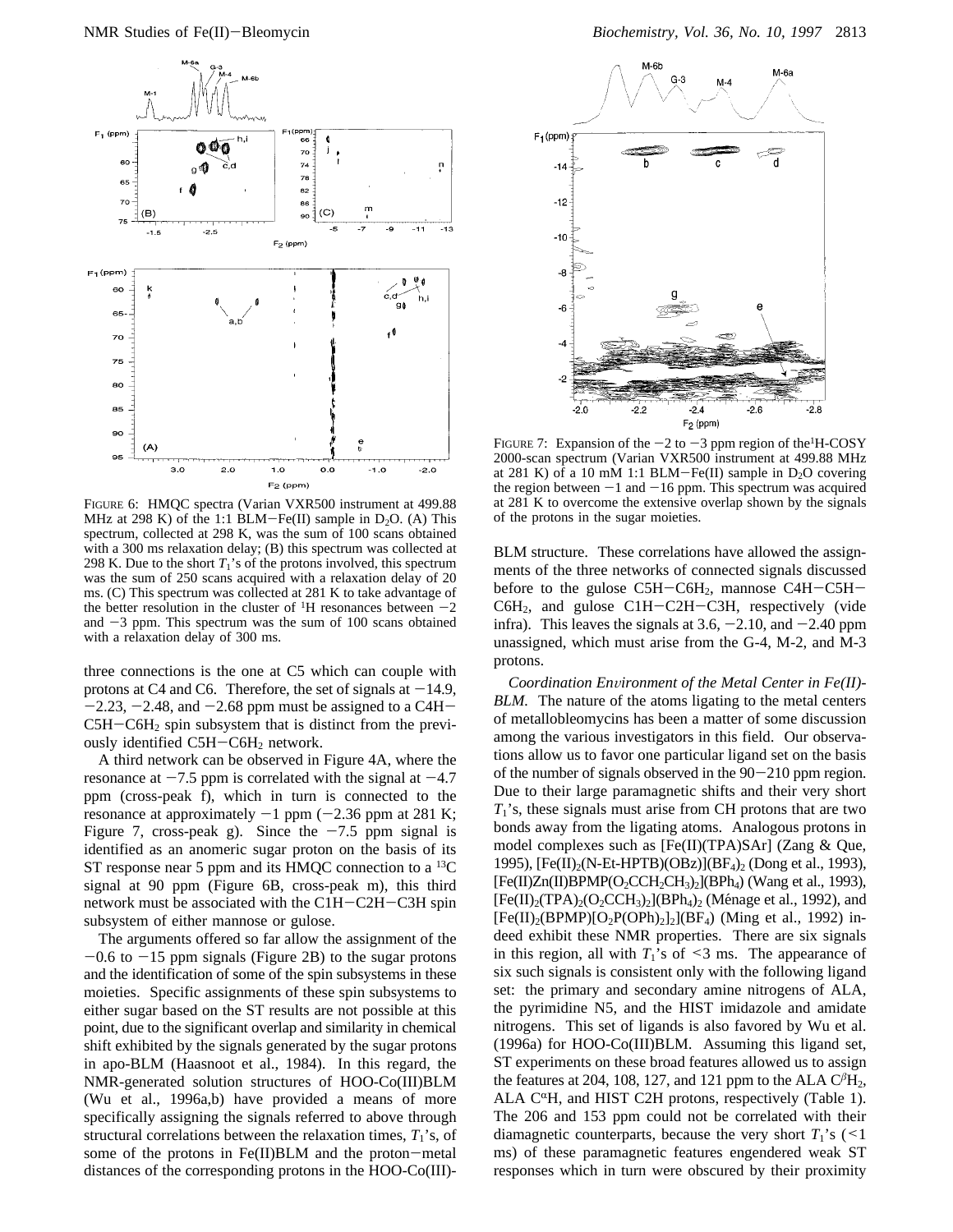to the HDO signal; these two are thus assigned to the PYR  $C^{\beta}$ H and HIST  $C^{\alpha}$ H protons by default.

The alternative ligand set favored by Pillai et al. (1980), in which the ALA primary amine is replaced with the carbamoyl moiety of the mannose, would give rise to only five protons two bonds away from a ligating atom. The ALA  $C^{\alpha}H$  proton would instead become three bonds away from a ligating atom and should then have NMR properties similar to those of the PYR  $C^{\alpha}H_2$  protons which are found at 44.9 and 32.1 ppm and have  $T_1$ 's of 8 and 6 ms, respectively. Therefore, the ALA  $C^{\alpha}H$  proton should give rise to a signal positioned in that region with a relaxation time of approximately 7 ms and showing a ST response around 4.07 ppm when irradiated. No such signal has been observed.

The coordination of the ALA primary amine is also consistent with the NMR spectrum of  $Fe(II)BLM$  in  $H<sub>2</sub>O$ which shows only one pair of solvent exchangeable NH protons at 14.0 and 10.1 ppm correlated via a COSY crosspeak (Figure 4A, cross-signal h). There are five  $NH<sub>2</sub>$  groups in BLM: the carbamoyl  $NH<sub>2</sub>$  group in the mannose moiety, two primary amines (on PYR and ALA), and two amides (on PYR and ALA) (Figure 1). Of these, only the last two can give rise to pairs of solvent exchangeable resonances. Primary aliphatic amine protons typically exchange rapidly with solvent and would not be observed as separate resonances. Only one NMR signal from the PYR ring NH2 group has been detected in the NMR studies of apo-BLM (Haasnoot et al., 1984) and the Zn (Akkerman et al., 1988b) and Fe(II)-CO (Akkerman et al., 1990) adducts of the drug, indicating that these protons are effectively equivalent. NMR studies of apo-, Zn(II)-, and Fe(II)(CO)BLM have also shown that the protons of the carbamoyl  $NH<sub>2</sub>$  group generate very broad signals due to rapid exchange with solvent protons. The broadening of these signals would be even worse in the presence of Fe(II). For the reasons described above, these three NH2 groups are discarded as possible candidates for the 14.0 and 10.1 ppm pair of exchangeable signals. If the carbamoyl group were coordinated to the metal center, the amide protons in the PYR and ALA moieties would all be six bonds away from the metal center. This should result in the detection of two sets of paired exchangeable resonances for the two  $COMH<sub>2</sub>$  groups, which should be related by COSY peaks. The fact that only one set of COSYconnected solvent exchangeable resonances is observed in Figure 4A (signals at 14.0 and 10.1 ppm, cross-peak h) is best rationalized by the ligation of the primary amine in ALA. Due to the close proximity of the  $ALA$  CONH<sub>2</sub> protons to the metal center, only the  $PYR$  CONH<sub>2</sub> protons can give rise to the 14.0 and 10.1 ppm pair. The evidence discussed above then favors the coordination of the ALA  $NH<sub>2</sub>$  nitrogen to the metal center in Fe(II)BLM, rather than the participation of the carbamoyl group in metal complexation.

*Three-Dimensional Folding of the BLM Segments around the Fe(II) Center.* With most of the paramagnetically shifted resonances assigned, we can use the  $T_1$  values measured for the assigned protons to calculate  $Fe(II)-proton$  distances and postulate what structure Fe(II)BLM adopts in solution. This analysis is based on eq 1 which describes the effects of dipolar relaxation and relates the  $T_1$  of a proton to its distance from the paramagnetic metal center (Bertini & Luchinat, 1986; La Mar & de Ropp, 1993).

$$
\frac{1}{T_1} = \frac{2(g\beta\gamma)^2 S(S+1) \ \mathcal{I}(T_{1e})}{15(r_M)^6} \tag{1}
$$

In eq 1, *g* is the Lande *g* factor for the metal,  $\beta$  is the Bohr magneton,  $\gamma$  is the nuclear magnetogyric ratio,  $r_M$  is the proton-metal distance, *S* is the electronic spin angular momentum quantum number, and  $f(T_{1e})$  is a correlation function dependent on the electronic relaxation time  $T_{1e}$ . For two nonequivalent nuclei j and k in the same molecule, the corresponding equations for  $1/T_{1j}$  and  $1/T_{1k}$  can be combined to obtain

$$
r_{\rm Mj} = r_{\rm Mk} (T_{\rm 1j} / T_{\rm 1k})^{1/6} \tag{2}
$$

If  $r_{Mk}$  and  $T_{1k}$  for nucleus k are known, eq 2 leads to  $r_{Mj}$ . The proton-metal distances calculated for the protons in Fe(II)BLM are shown in Table 1. In these calculations, the proton-metal distance for the C4H proton in the imidazole ring was the reference value used in eq 2, since the imidazole ring is rigid and, when bound to Fe(II), its C4H proton typically displays proton-metal distances of  $\sim$ 5 Å in model complexes (Tolman et al., 1991; Mandon et al., 1990; Spek et al., 1983).

A solution structure for HOO-Co(III)BLM has recently been deduced from two-dimensional NMR methods (Wu et al., 1996a) (Figure 8A). In Figure 8B, the  $T_1$ 's of the assigned paramagnetically shifted protons in Fe(II)BLM are plotted versus the proton-metal distances of the respective protons in HOO-Co(III)BLM to determine whether the two complexes adopt similar structures. The HOO-Co(III)BLM-Fe(II)BLM data were then fitted to an equation of the form  $r = a(T_1)^b$  (according to eq 2 where  $b = 1/6$ ), and a very good fit was obtained (correlation coefficient of 0.97). The fit in Figure 8B was obtained with the <sup>1</sup> H-NMR signals of the three networks of correlated signals identified previously for the sugar moieties assigned to gulose  $C5H-C6H_2$ , mannose C4H-C5H-C6H<sub>2</sub>, and gulose C1H-C2H-C3H, respectively. When the mannose and gulose assignments were interchanged, the HOO-Co(III)BLM:Fe(II)BLM correlation was significantly inferior (correlation coefficient of <0.5), supporting the assignments listed in Table 1.

The quality of the fit shown in Figure 8B indicates that the arrangement of the BLM segments bearing these protons is very similar in both Fe(II)- and Co(III)BLM. Therefore, the HOO-Co(III)BLM:Fe(II)BLM correlation supports the set of ligands deduced from the analysis of the NMR data presented in this study and previously proposed by other workers in the field (Stubbe & Kozarich, 1987; Dabrowiak, 1982). This analysis enables us to exclude the M moiety from the first coordination sphere of the Fe(II) in Fe(II)BLM. Analysis of the proton-metal distances derived from the NMR-generated structure for HOO-Co(III)BLM bound to  $[d(CCAGGCCTGG)]_2$  (Wu et al., 1996b) indicates that the mannose moiety alters its conformation significantly upon DNA binding. When the coordinates of the DNA-bound structure were used to carry out the HOO-Co(III)BLM: Fe(II)BLM correlation, a good fit was obtained only if the mannose protons were excluded from the data sets (data not shown), demonstrating that the conformation of this residue in the DNA-bound structure is inconsistent with our NMR data. The mannose moiety thus has a considerably larger flexibility when compared with the other BLM fragments.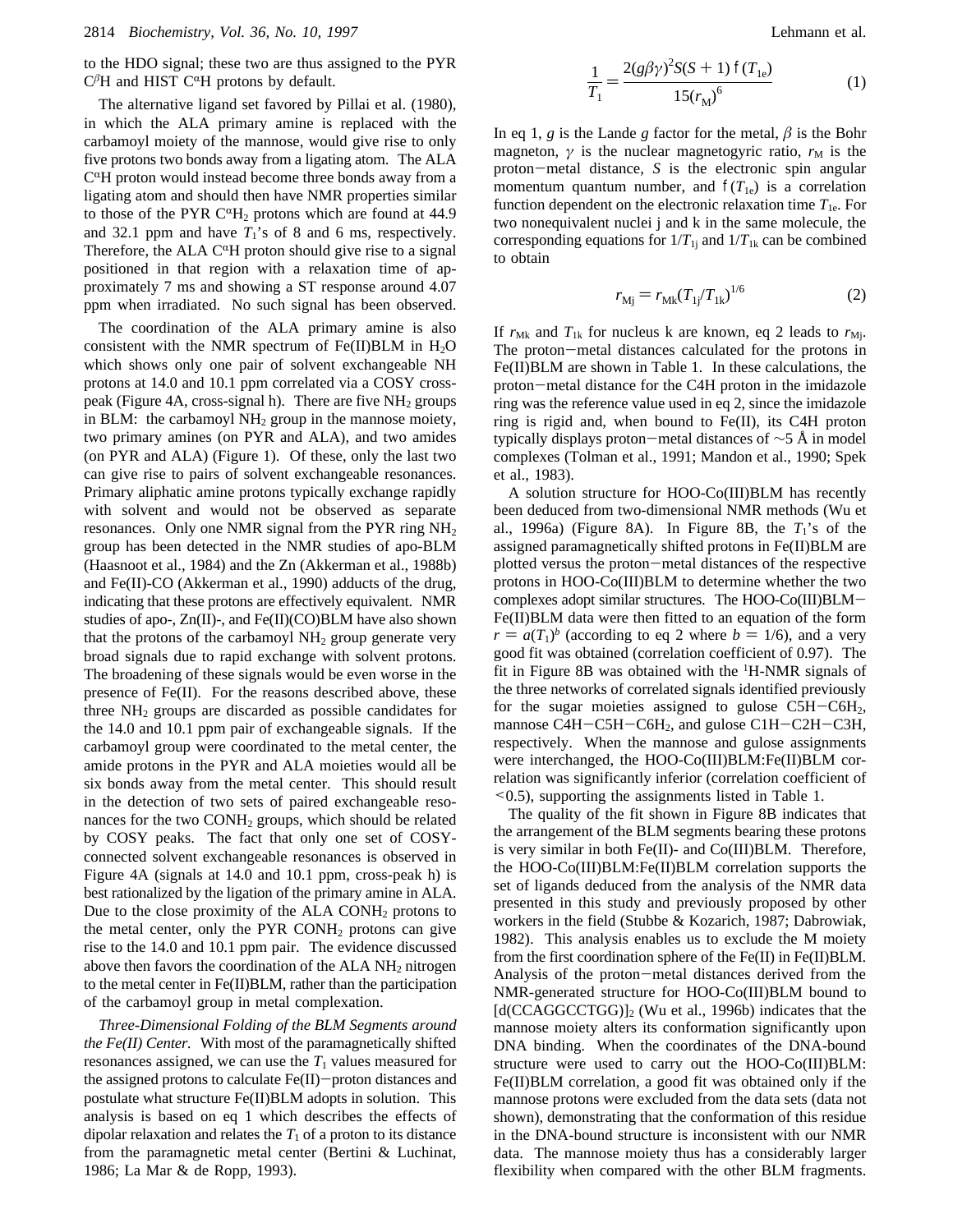

FIGURE 8: (A) NMR-generated structure for HOO-Co(III)BLM (Wu et al., 1996a) (the bithiazole tail has been removed for clarity). A similar wrapping of the BLM segments around the metal center is proposed for Fe(II)BLM on the basis of the analysis of the NMR data generated in the present study, in conjunction with the results of the HOO-Co(III)BLM-Fe(II)BLM structural correlation. (B) Correlation between the  $T_1$  values from Fe(II)BLM and the protonmetal distances from HOO-Co(III)BLM (Wu et al., 1996a). The correlation coefficient obtained from the fitting of the HOO-Co(III)BLM-Fe(II)BLM data sets with eq 2 was 0.97.

These observations are consistent with the results of Boger et al. (1985) showing that gulose (but not mannose) plays an important role in DNA cleavage by Fe(II)BLM.

In summary, the present NMR study has allowed us to identify the ligands to the metal center in the Fe(II) adduct of BLM as derived from the *â*-aminoalanine (primary and secondary amines), the pyrimidinylpropionamide (pyrimidine ring), and the *â*-hydroxyhistidine (amide nitrogen and imidazole ring) segments. The two-dimensional NMR techniques used have enabled us to identify many of the spin networks present in the NMR spectrum of the paramagnetic Fe(II)BLM and eliminate the earlier ambiguity in the assignments for the signals between  $-0.8$  and  $-20$  ppm (Figure 2B) (Pillai et al., 1980). The analysis of the NMR data indicates that the VAL and/or M segments do not participate in Fe(II) complexation. Therefore, the isotropic shifts exhibited by the protons in these fragments must be attributed to their close proximity to the paramagnetic Fe(II) ion. There is a close structural correlation between the Fe(II) and Co(III) adducts of BLM, indicating that these two congeners, both with the ability to cleave DNA, share the same set of ligands and adopt similar overall structures.

## **ACKNOWLEDGMENT**

We thank Drs. A. J. Razel and S. J. Lucania of Bristol-Myers Squibb for generously providing us with Blenoxane. We are grateful to Prof. R. C. Holz (Utah State University) for timely and helpful suggestions and Dr. Vikram Roongta (University of Minnesota NMR facilities) and Dr. Zhigang Wang (presently at The Pennsylvania State University) and Mr. Xiangdong Wei (University of South Florida) for assistance in data collection and analysis. Our gratitude also goes to Professor JoAnne Stubbe and Mr. Wei Wu (Massachusetts Institute of Technology) for sharing with us their structural data on HOO-Co(III)BLM prior to publication and for very useful discussions.

#### **REFERENCES**

- Absalon, M. J., Kozarich, J. W., & Stubbe, J. (1995a) *Biochemistry 34*, 2065-2075.
- Absalon, M. J., Wu, W., Kozarich, J. W., & Stubbe, J. (1995b) *Biochemistry 34*, 2076-2086.
- Akkerman, M. A. J., Haasnoot, A. G., & Hilbers, C. W. (1988) *Eur. J. Biochem. 173*, 211-225.
- Akkerman, M. A. J., Neijman, E. W. J. F., Wijmenga, S. S., Hilbers, C. W., & Bermel, W. (1990) *J. Am. Chem. Soc. 112*, 7462- 7474.
- Antholine, W. E., Hyde, J. S., Saely, R. C., & Petering, D. H. (1984) *J. Biol. Chem. 259*, 4437-4440.
- Bertini, I., & Luchinat, C. (1986) *NMR of Paramagnetic Molecules in Biological Systems*, pp 19-45, Benjamin & Cummings Publishing Co., Inc., Menlo Park, CA.
- Bertini, I., Turano, P., & Vila, A. J. (1993) *Chem. Re*V*. 93*, 2833- 2932.
- Boger, D. L., Teramoto, S., Honda, T., & Zhou, J. (1995) *J. Am. Chem. Soc. 117*, 7338-7343.
- Brown, S. J., & Mascharak, P. K. (1988) *J. Am. Chem. Soc. 110*, 1996-1997.
- Brown, S. J., Hudson, S. E., Stephan, D. W., & Mascharak, P. K. (1989) *Inorg. Chem. 28*, 468-477.
- Chen, D. M., Hawkins, B. L., & Glickson, J. D. (1977) *Biochemistry 16*, 2731-2738.
- Cullinam, E. B., Gawron, L. S., Rustum, Y. M., & Beerman, T. A. (1991) *Biochemistry 30*, 3055-3061.
- Dabrowiak, J. C. (1982) *Ad*V*. Inorg. Chem. 4*, 69-113.
- Dabrowiak, J. C., & Tsukayama, M. (1981) *J. Am. Chem. Soc*. *103*, 7543-7550.
- Dabrowiak, J. C., Greenaway, F. T., Longo, W. E., Van Hausen, M., & Crooke, S. T. (1978) *Biochim. Biophys. Acta 517*, 517- 526.
- Dong, Y., Ménage, S., Brennan, B. A., Elgren, T. E., Jang, H. G., Pearce, L. L., & Que, L., Jr. (1993) *J. Am. Chem. Soc. 115*, 1851-1859.
- Elgren, T. E., Ming, L.-J., & Que, L., Jr. (1994) *Inorg. Chem. 33*, 891-894.
- Farinas, E., Tan, J. D., Baidya, N., & Mascharak, P. K. (1993) *J. Am. Chem. Soc. 115*, 2996-2997.
- Guajardo, R. J., & Mascharak, P. M. (1995) *Inorg. Chem. 34*, 802- 808.
- Guajardo, R. J., Hudson, S. E., Brown, S. J., & Mascharak, P. K. (1993) *J. Am. Chem. Soc. 115*, 7971-7977.
- Gupta, R. K., Ferreti, J. A., & Caspary, W. J. (1979) *Biochem. Biophys. Res. Commun. 89*, 534-541.
- Haasnoot, C. A. G., Pandit, U. K., Kurk, C., & Hilbers, C. W. (1984) *J. Biomol. Struct. Dyn. 2*, 449-467.
- Hecht, S. M. (1986) *Acc. Chem. Res*. *19*, 383-391.
- Itaka, Y., Nakamura, H., Nakatani, T., Muraoka, Y., Fujii, A., Takita, T., & Umezawa, H. (1978) *J. Antibiot*. *31*, 1070-1072.
- La Mar, G., de Ropp, J. S. (1993) in *NMR of Paramagnetic Molecules* (Berliner, L. J., & Reuben, J., Eds.) pp 1-73, Plenum Press, New York.
- Lazo, J. S., & Sebti, S. M. (1989) in *Anticancer Drug Resistance* (Kessel, D., Ed.) pp 267-280, CRC Press, Boca Raton, FL.
- Manderville, R. A., Ellena, J. F., & Hecht, S. M. (1995) *J. Am. Chem. Soc. 117*, 7891-7903.
- Mandon, D., Ott-Woelfel, F., Fischer, J., Weiss, R., Bill, E., & Trautwein, A. X. (1990) *Inorg. Chem. 29*, 2442-2447.
- Maroney, M. J., Kurtz, D. M., Jr., Nocek, J. M., Pearce, L. L., & Que, L., Jr. (1986) *J. Am. Chem. Soc. 108*, 6871-6879.